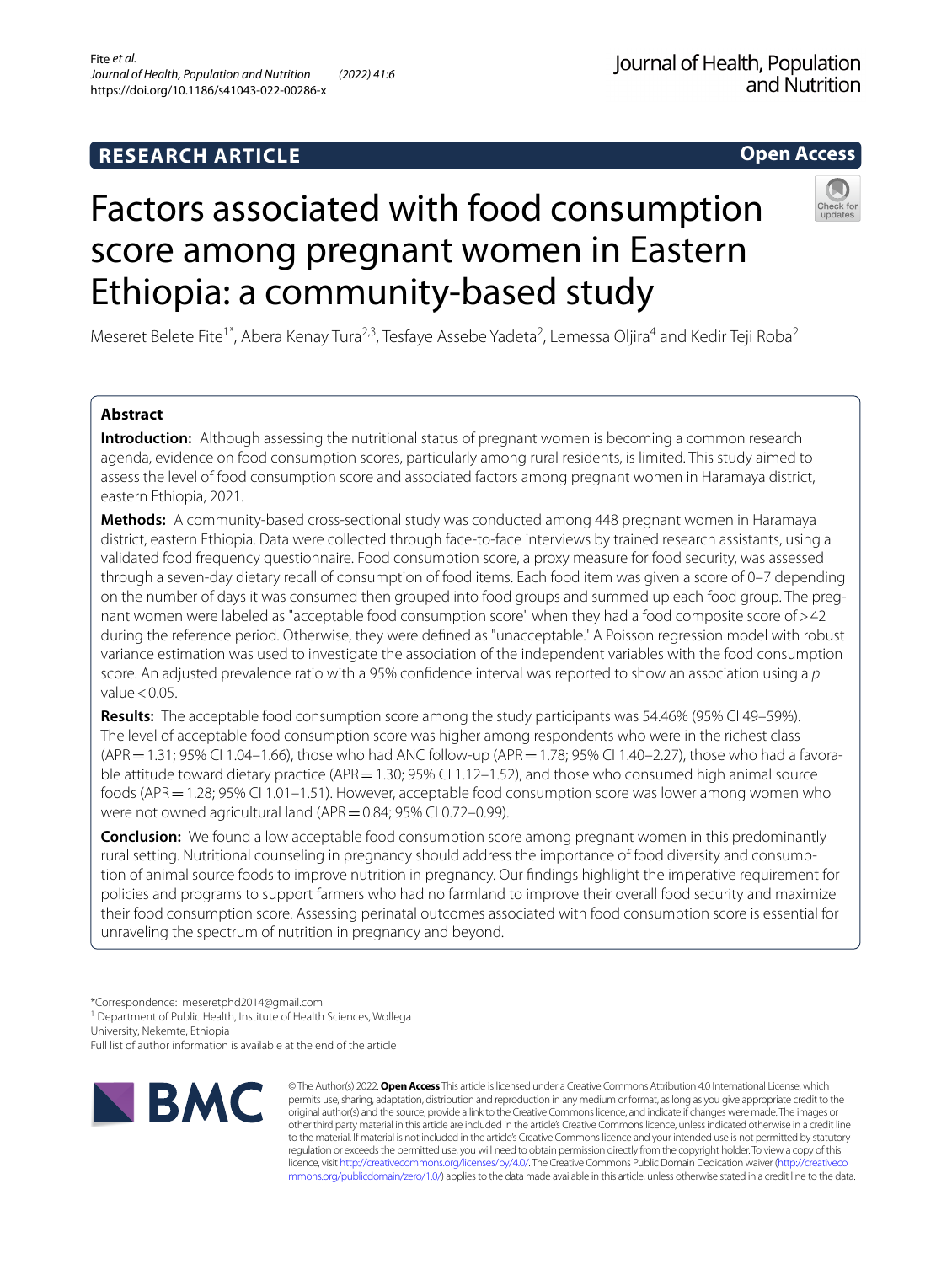**Keywords:** Prevalence, Food consumption score, Pregnant women, Ethiopia

#### **Introduction**

Improved diet is believed to have a multiplier efect transversely to the Sustainable Development Goals  $(SDGs)$  [[1\]](#page-7-0). The Food Consumption Score (FCS), a food frequency indicator developed by the World Food Programme (WFP) that intends to capture both diet quantity and quality of household food consumption [[2](#page-7-1)]. Maternal food consumption during pregnancy is important since inadequate amounts of essential nutrients can adversely afect both mother and child. During pregnancy, the development of maternal tissues, fetal growth  $[3, 4]$  $[3, 4]$  $[3, 4]$  $[3, 4]$ , and breast milk production  $[5]$  $[5]$  $[5]$  increase nutritional requirements [[6\]](#page-7-5).

Ethiopia has endured fast urbanization with a swiftly advancing population [\[7\]](#page-7-6). It results that the food systems in rural areas may increase the apparent size and thus do the nutritional difficulty and the obtrusion required to break them. For instance, underprivileged rural communities are more reliant on food purchases and vulnerable to prices and other market shocks and hence to poor food consumption scores and undernutrition  $[8]$  $[8]$ . Having sufficient food in terms of amount and quality is an essential constituent for a healthy and fertile existence [[9,](#page-7-8) [10\]](#page-7-9). FCS is a composite score based on dietary diversity, food frequency, and relative nutritional importance of diferent food groups  $[11]$  $[11]$  $[11]$ . The available information confirming the relationship between food consumption and dietary practices arise from developed countries [\[12](#page-7-11)] founded on household measures of food consumption score as expressed by the head of the household. Although malnutrition decreased from 32.7 to 24.8% over the last two decades, sub-Saharan Africa has still the highest malnutrition [\[13,](#page-7-12) [14\]](#page-7-13). Ethiopia is also one of the countries where malnutrition is still extremely common [[15](#page-7-14)].

In Ethiopia, various food security studies displayed that many households, particularly live in a predominantly rural setting, are food insecure. The question is not only just about food insufficiency but poor access to food [[16](#page-7-15), [17\]](#page-7-16) and lacking in variety of dietary habits which is tef, wheat, corn, maize, and sorghum are the common staple food items in the study setting that are taken to poor food consumption  $[18]$ . Because of this poor food consumption both chronic and acute problems of food consumption are distributed and severe in both rural and urban settings of the country [[7](#page-7-6)]. However, some study carried out on food insecurity which is a major indicator of food consumption score has stated more attention to the predominantly rural setting of the country do not establish context at the basic level. The prevalence of food consumption score during pregnancy was rarely documented in Ethiopia [\[19](#page-7-18)]. In this study, we assessed the level of food consumption score and associated factors among pregnant women.

## **Methods**

#### **Study settings**

The study was embedded into the Haramaya Health Demographic Surveillance and Health Research Centre (HDS-HRC), which was established in 2018. The HDS-HRC located in Haramaya district. Haramaya District, located 500 km away from the capital city, Addis Ababa to the east. Haramaya district consists of 33 kebeles (the lowest administrative unit in Ethiopia). HDS-HRC covers 12 rural kebeles which is representative and randomly selected by considering geographic and environment issues. In HDS-HRC, 2306 pregnant women were followed. The district has mixed farming, with the major cash crop being khat (Catha edulis Forsk) [[20\]](#page-7-19). The study was conducted from January 5 to February 12, 2021.

#### **Study design and population**

A community based cross-sectional study was conducted. All pregnant women living in the district constituted the source population, whereas all pregnant women who lived in the selected kebeles for at least six months during the study period were the study population. Whereas those who consumed any food item which was not prepared at home and critically ill during data collection were excluded in this study. The sample size was determined using single and double population proportion formulas with their corresponding assumption, and the largest sample was considered. As such, the sample computed using single population proportion formula with the following assumptions gave the largest sample  $(n=383)$ : 95% confidence interval, level of acceptable food consumption score among pregnant women in Shegaw Motta (81.5%) [[21\]](#page-7-20), 5% marginal error and 10% non-response rate. However, this study is a part of the larger longitudinal study which obtained birth outcome information of pregnant women. Thus, the sample size used in this study was calculated from the larger study that included 475 pregnant women. After constructing the sampling frame from the HDS-HRC database, simple random sampling was applied to randomly select eight kebeles and then eligible women using a computer-generated lottery method.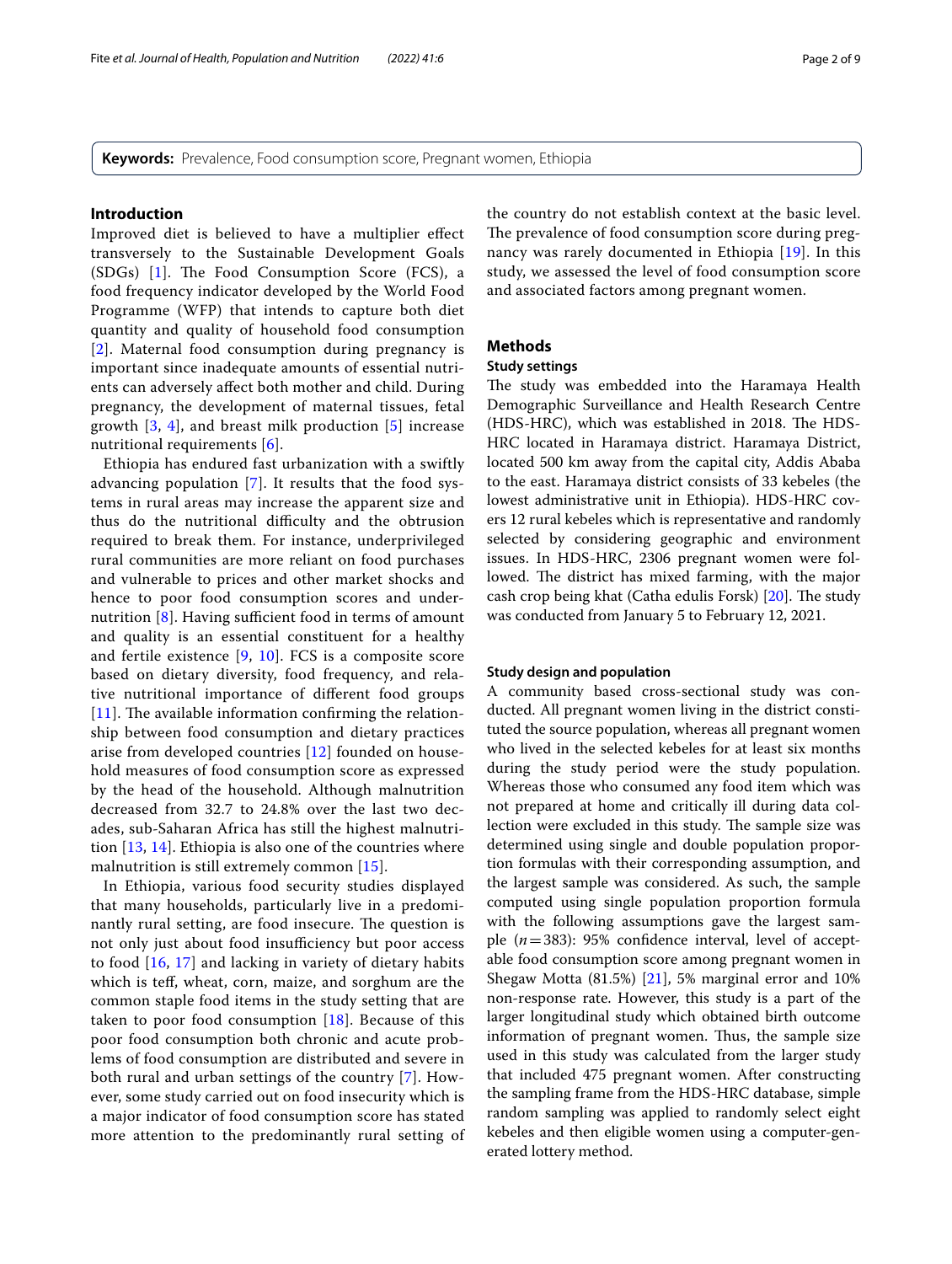#### **Data collection and measurement**

Data were collected through interview administered questionnaires by trained research assistants. The questionnaire contained data on socio-economic, obstetric, maternal perception, food consumption, dietary knowledge, attitude, and practices of pregnant women. The questionnaire was initially prepared in the English language and was translated to the local language (Afan Oromo) by an individual with good command of both languages. It was also pre-tested on 10% of the sample in Kersa District before data collection. In addition, mid-upper arm circumference (MUAC) was measured to assess nutritional status.

Food consumption score is defned as the overall consumption of oil and sugars was frequent among all study participants, food consumption category of the women using the threshold; Poor food consumption score: 0 to 28, borderline food consumption score: 28.5–42 and Acceptable food consumption score:>42 [\[22\]](#page-7-21). All consumption frequency of foods in the same group was summed and multiplied with value of each food group by its weight. To assess FCS, the participants were asked to recall the foods they consumed in the previous seven days before the survey. Each food item was given a score of 0 to 7 depending on the number of days it was consumed. Food items were grouped into food groups, and the frequencies of all the food items surveyed in each food group were summed. Any summed food group frequency value over 7 was recorded as 7. For each participant, the food consumption score was calculated by multiplying each food group frequency by each food group weight, then summed these scores into one composite score. Given the overall consumption of oil and sugars was frequent among all study participants, the food consumption category of the women using the threshold; poor food consumption score: 0 to 28, borderline food consumption score: 28.5–42, are categorized as unacceptable and Acceptable food consumption score:>42.

The formerly validated food frequency questionnaire (FFQ) containing 27 of the most commonly lists of food items consumed by the district community was used to assess dietary diversity of the study participants [[23](#page-7-22)[–27](#page-7-23)]. Additionally, this validated FFQ was used to assess dietary diversity of the participants [[28](#page-7-24), [29](#page-7-25)]. Initially, the list of food items was established based on consultation of key informants living in the study area, who knew the culture, local language, and foods typically consumed. Then, the food frequency questionnaire was pretested on 10% of the sampled pregnant women in the district who were not included in the main study and necessary modifcations were made based on the observations. In addition, pretested food frequency questionnaires were carried out on 10% of the sampled pregnant women of the district not included in the main study. Necessary modifcations were made before actual implementation to generate data. Finally, to measure the consumption of each food per day, per week or per month for the FFQ in the past three months to consider the diference of dietary consumption within a day of a week to take the concept into account. However, we considered the greater diference of dietary practice in the local community over the day of the week, the intake of each food item per day [[30,](#page-7-26) [31](#page-7-27)] was not taken as a cut-off point to label consumers. In doing so, pregnant women were defned as "consumer" of a food item if they had consumed those items at least once over a period of a week [[28,](#page-7-24) [32](#page-7-28)].

The food items in the FFQ were grouped into ten food groups. These are: cereal, white roots and tubers, pulse and legumes, nuts and seeds, dark green leafy vegetables, other vitamin A-rich fruits and vegetables, meat, fsh and poultry, dairy and dairy product, egg, other vegetables, and other fruits  $[33]$  $[33]$ . The sum of each food group that the pregnant women consumed over a period of one week were calculated to analysis the dietary diversity score (DDS). Furthermore, dietary diversity score was converted into tertiles, and the highest tertile used to label "high" dietary diversity score whereas both lower tertiles combined were defned as" low" dietary diversity score. Food variety score (FVS) is the frequency of individual food items consumed in the reference period of the study. Therefore, it was estimated by the intake of 27 food items by each individual over seven days [\[28](#page-7-24)], with maximum of FVS fourth. Finally, the mean FVS of pregnant women was calculated and those of them with FVS greater than the means were labeled as having "high" food variety score, whereas those with FVS lower than the means were defned as having "low" FVS. Furthermore, consumption of foods from animal source (ASF) was estimated by counting the frequency of each food from animal sources that pregnant women ate over a reference period. Animal source foods score was also converted into tertile and the highest tertile used to label as "highs, while the two lower tertile combined were defned as "low" ASF.

#### **Data quality assurance**

Two days of rigorous and extensive training with the fnal version of the questionnaires was given to each data collector and supervisor prior to pre-test. Collected data were checked by supervisors before being sent to the data entrée on daily basis. We pre-tested the questionnaires on 10% of the sampled pregnant women of the Kersa district, that were not included in the main study, and modification was done based on the pre-test observations. The supervisors kept the alleyway of the feld procedures and checked the completed questionnaires daily to approve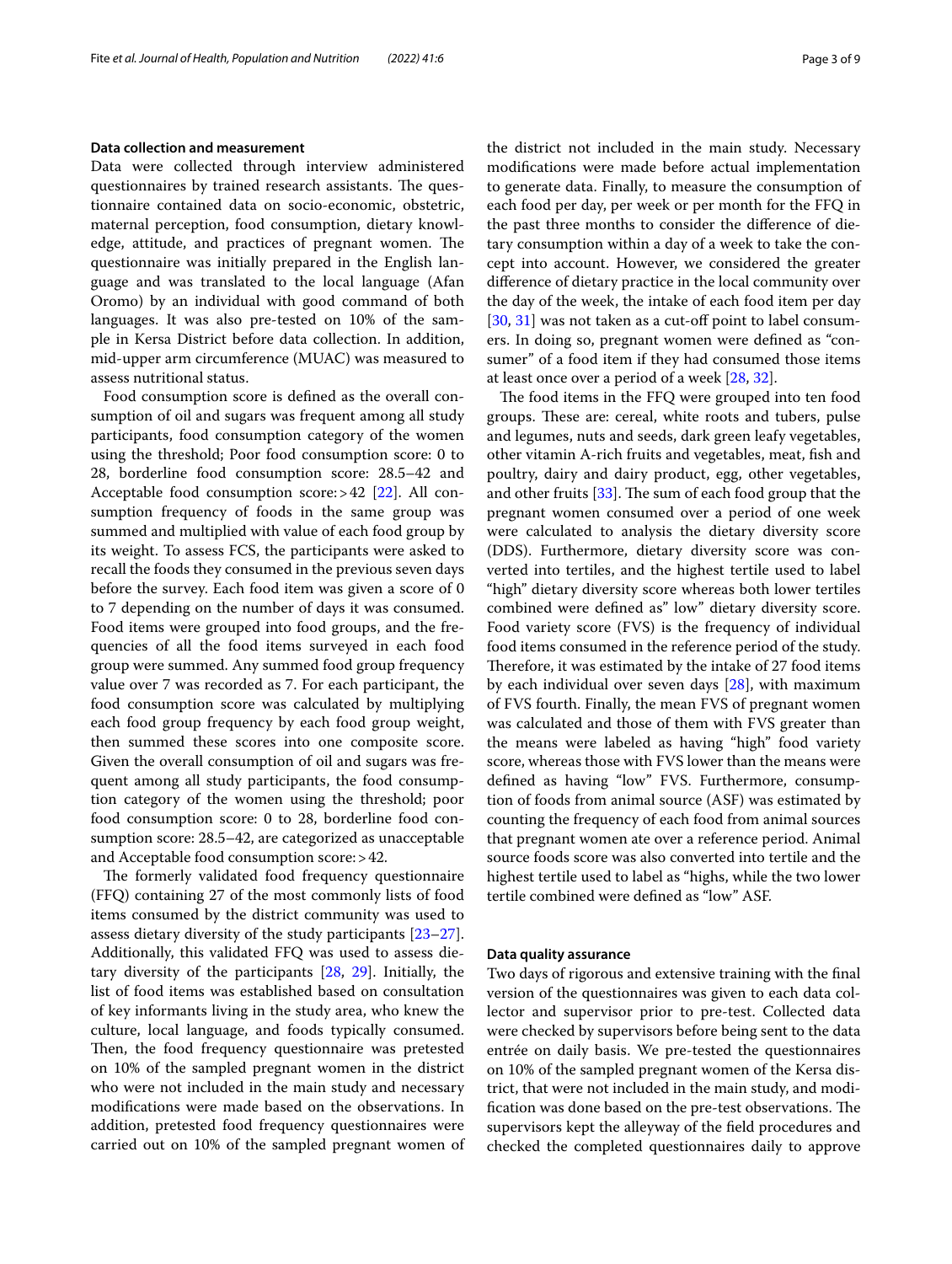the accuracy of data collected, and the research team managed the overall work of data collection.

#### **Data processing and analysis**

Data were double entered using EPiData version 3.1 software. Data were cleaned, coded, and checked for missing and outliers, for further analysis exported to STATA version 14 (College Station, Texas 77845 USA) statistical software. The outcome variable was dichotomized as food consumption  $score=1$  (Acceptable) and food consumption  $score=0$  (Unacceptable). Thus, the Poisson regression analysis model with robust variance estimate was ftted to identify predictors of the food consumption score of women. For multivariable analyses, only variables that displayed a  $p < 0.25$  in the bivariate analyses were entered in the adjusted model. The backward regression was ftted with selected socio-economic and fertility-related variables. The results are presented as adjusted prevalence ratios (APRs) with 95% CI. The statistical level of signifcance was set at alpha=5%. Possible interactions between covariates were tested. Akaike's information criterion (AIC) and Bayesian information criterion (BIC) were used to test for model ftness. All variables with  $p < 0.25$  in the bivariate analyses were included in the fnal model of multivariable analysis to control all possible confounders. Multicollinearity test was carried out to see the correlation between independent variables by using the standard error and collinearity statistics (variance infation factors>10 and standard error>2 were considered as suggestive of the existence of multi co-linearity). Correlation between independent variables was checked using the Pearson Correlation Coefficient.

To estimate the economic level of the families, a wealth index was employed. The wealth dispersion was generated by applying principal component analysis. The index was calculated based on the ownership of latrine, selected household asset, quantity of livestock, and source of water used for drinking, that was to 41 household variables. Nutritional knowledge of the women was gauged through 16 nutritional knowledge questions on the feature of nutrition needed in their course of pregnancy. Lastly, the highest tertile was defned as having "Good" nutritional knowledge, and the two lower tertiles were labeled as "Poor" nutritional knowledge. The maternal attitude was evaluated with 12 Likert scale questions using PCA. The factor scores were totaled and classifed into tertiles (three parts), and the highest tertile was defned as having a "Favorable" maternal attitude, and the two lower tertiles were characterized as "Unfavorable" maternal attitude. The maternal perceived vulnerability of malnutrition was evaluated with 10 Likert scale questions using PCA. The factor scores were totaled and classifed into tertiles (three parts), and the highest tertile was defned as having a perceived vulnerability "Yes," and the two lower tertiles were characterized as "No" maternal perceived vulnerability. Similarly, perceived severity of malnutrition, perceived beneft to healthy nutrition perceived barrier to healthy nutrition, and perceived selfefficacy to control malnutrition during pregnancy were calculated by using their composite questions. Women's autonomy was evaluated by seven validated questions which were adopted from the Ethiopian demographic health survey [\[29](#page-7-25)]. For each response to a question, the response to each question was coded as "one" when the decision was made by the pregnant women alone or jointly with their husband, otherwise "zero."

#### **Ethical consideration**

All methods of this study were carried out in accordance with the Declaration of Helsinki—Ethical principle for medical research involving human subjects. An ethical approval letter was obtained from Haramaya University Institutional Research Ethics and Review Committee (IRERC) with a reference number of (IHRERC/266/2020) before the commencement of data collection. Written informed consent to participate was obtained from participants and legally authorized representatives "of minors below 16 years of age and illiterates," and their privacy and confdentiality were maintained. All personal identifers were excluded, and data were kept confdential and used for the proposed study only.

#### **Results**

#### **Socio‑demographic characteristics**

A total of 475 pregnant women were eligible, 448 consented, making a response rate of 94.3%. The mean age of the women was  $25.68 \ (\pm 5.1)$ , ranging from 16 to 36. The majority of the respondents could not read or write (73.88%), were housewives (96.1%), farmers (93%), and had a family size of 1–5 (76.56%). Only 20.09% of the respondents were in the richest quintiles, Table [1](#page-4-0).

#### **Food consumption scores**

The proportion of pregnant women's food consumption scores before the study period is presented in Fig. [1](#page-4-1). The acceptable food consumption score among the study participants was 54.46% (95% CI 49–59%). Of the respondents, 10.49% and 35.04% had a poor and borderline food consumption scores, respectively. From the total respondents, 29.46% (25–34%), 37.5% mean  $(\pm SD)$  $(9.03 \pm 2.79)$  and 24.78% (2-29%) of them had high dietary diversity, high food variety score and high consumption of animal source food, respectively, Table [2](#page-4-2).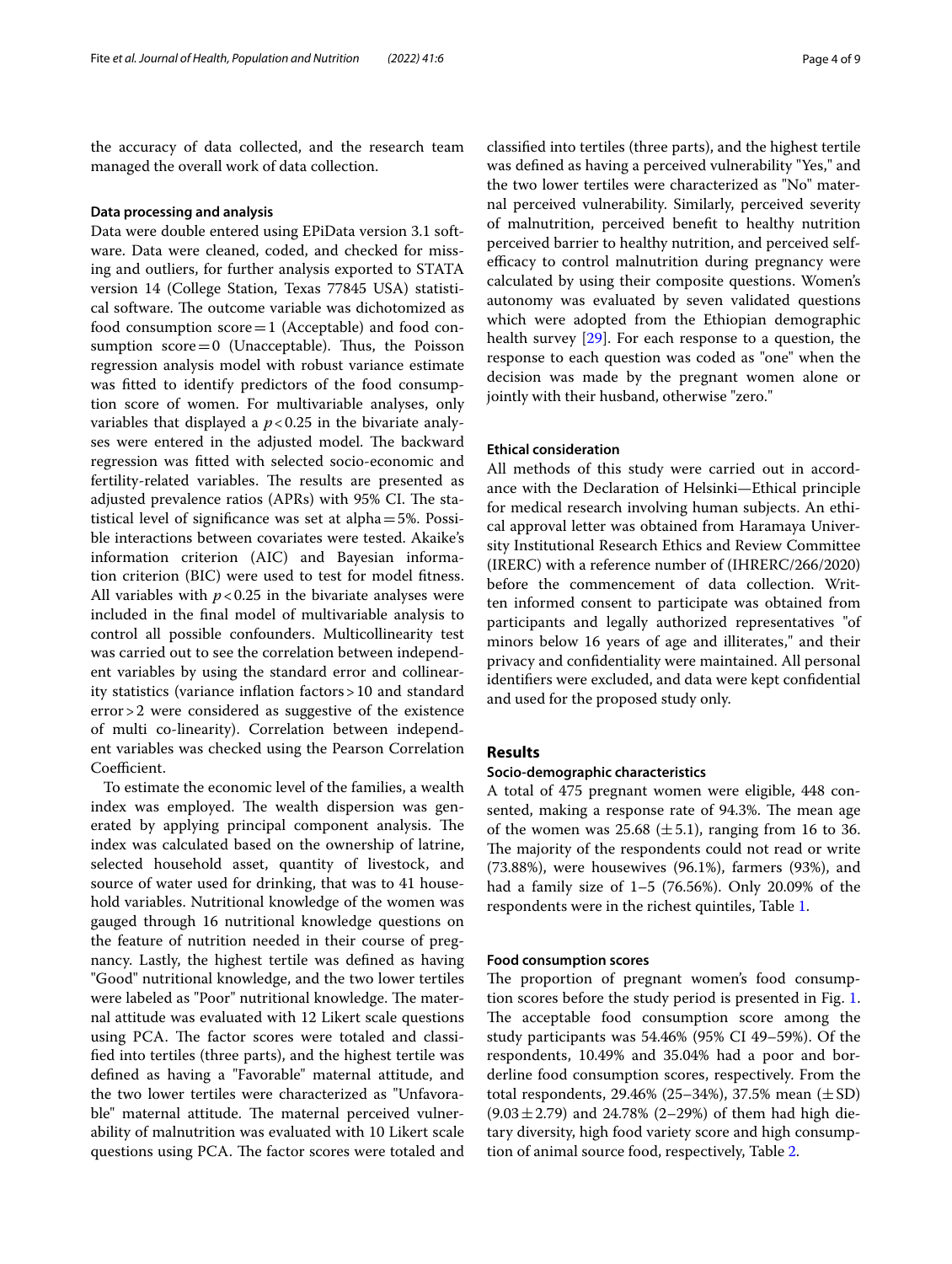| <b>Variables</b>               | Frequency (n)        | Percentage (%) |
|--------------------------------|----------------------|----------------|
| Age (years)                    |                      |                |
| < 18                           | 25                   | 5.58           |
| $18 - 35$                      | 400                  | 89.29          |
| > 35                           | 23                   | 5.13           |
| Mean $(\pm SD)$                | $25.68 \ (\pm 5.16)$ |                |
| Educational level of the woman |                      |                |
| Can't read or write            | 331                  | 73.88          |
| Read or write                  | 26                   | 5.81           |
| Formal education               | 91                   | 20.31          |
| Educational level of husband   |                      | 49 (23.33)     |
| Can't read or write            | 259                  | 57.81          |
| Read or write                  | 61                   | 13.62          |
| Grade 1-8                      | 102                  | 22.77          |
| Grade 9 and above              | 26                   | 5.8            |
| Occupation of the woman        |                      |                |
| Housewives                     | 433                  | 96.65          |
| Merchants                      | 15                   | 3.65           |
| Occupation of husband          |                      |                |
| Farmers                        | 420                  | 93.75          |
| Daily labors                   | 28                   | 6.25           |
| Family size                    |                      |                |
| $1 - 5$                        | 343                  | 76.56          |
| $\geq 5$                       | 105                  | 23.44          |
| Agricultural land possession   |                      |                |
| No.                            | 271                  | 60.49          |
| Yes                            | 177                  | 39.51          |
| Livestock possession           |                      |                |
| Yes                            | 299                  | 66.74          |
| No                             | 149                  | 33.26          |
| Wealth index (quintile)        |                      |                |
| Poorest                        | 90                   | 20.09          |
| Poor                           | 90                   | 20.09          |
| Middle                         | 89                   | 19.87          |
| <b>Rich</b>                    | 90                   | 20.09          |
| Richest                        | 89                   | 19.87          |
| Parity                         |                      |                |
| 0                              | 103                  | 22.99          |
| $1 - 4$                        | 294                  | s65.63         |
| $\geq 5$                       | 51                   | 11.38          |

<span id="page-4-0"></span>**Table 1** Socio-demographic of pregnant women in Haramaya District, eastern Ethiopia, 2021 (*n*=448)

## **Factors associated with food consumption score**

In the crude analysis wealth, agricultural land possession, ANC visit, attitude, meal frequency, Consumption of ASFs, Craving (strongly liked for food), educational level of women, educational level of husband, occupational status of husband and women decision making



<span id="page-4-2"></span><span id="page-4-1"></span>**Table 2** Dietary practices of pregnant women in Haramaya district, eastern Ethiopia, 2021

| <b>Variables</b>              | Frequency (n)        | Percentage (%) |  |  |
|-------------------------------|----------------------|----------------|--|--|
| Dietary diversity score (DDS) |                      |                |  |  |
| l ow                          | 316<br>70.54         |                |  |  |
| High                          | 132<br>29.46         |                |  |  |
| Mean $(\pm SD)$               | $3.73 \ (\pm 1.33)$  |                |  |  |
| Food variety sore (FVS)       |                      |                |  |  |
| l ow                          | 280                  | 62.50          |  |  |
| High                          | 168                  | 37.50          |  |  |
| Mean $(\pm SD)$               | $9.03 \ (\pm 2.80)$  |                |  |  |
| Animal source foods (ASFs)    |                      |                |  |  |
| Low                           | 337                  | 75.22          |  |  |
| High                          | 111                  | 24.78          |  |  |
| Mean $(\pm SD)$               | $25.68 \ (\pm 5.16)$ |                |  |  |
| Meal frequency                |                      |                |  |  |
| $\lt4$                        | 331                  | 73.88          |  |  |
| >4                            | 117                  | 26.12          |  |  |
| Mean $(\pm$ SD)               | $2.98 (\pm 0.84)$    |                |  |  |

were found to be a candidate for multivariable analysis at  $p < 0.025$ . In the adjusted analysis, only wealth, ANC follow-up, consumption of animal source foods, agricultural land possession, and attitude remained statistically significant. The level of FCS was higher among respondents who were in the richest class  $(APR=1.31;$ 95% CI 1.04–1.66), those who had ANC follow-up (APR=1.78; 95% CI 1.40–2.27), those who had a favorable attitude toward dietary practice  $(APR = 1.30;$ 95% CI 1.12–1.52), and those who consumed high animal source foods (APR=1.28; 95% CI 1.01–1.51). However, acceptable food consumption score was lower among women who were not owned agricultural land  $(APR = 0.84; 95\% \text{ CI } 0.72-0.99)$  (Table [3\)](#page-5-0).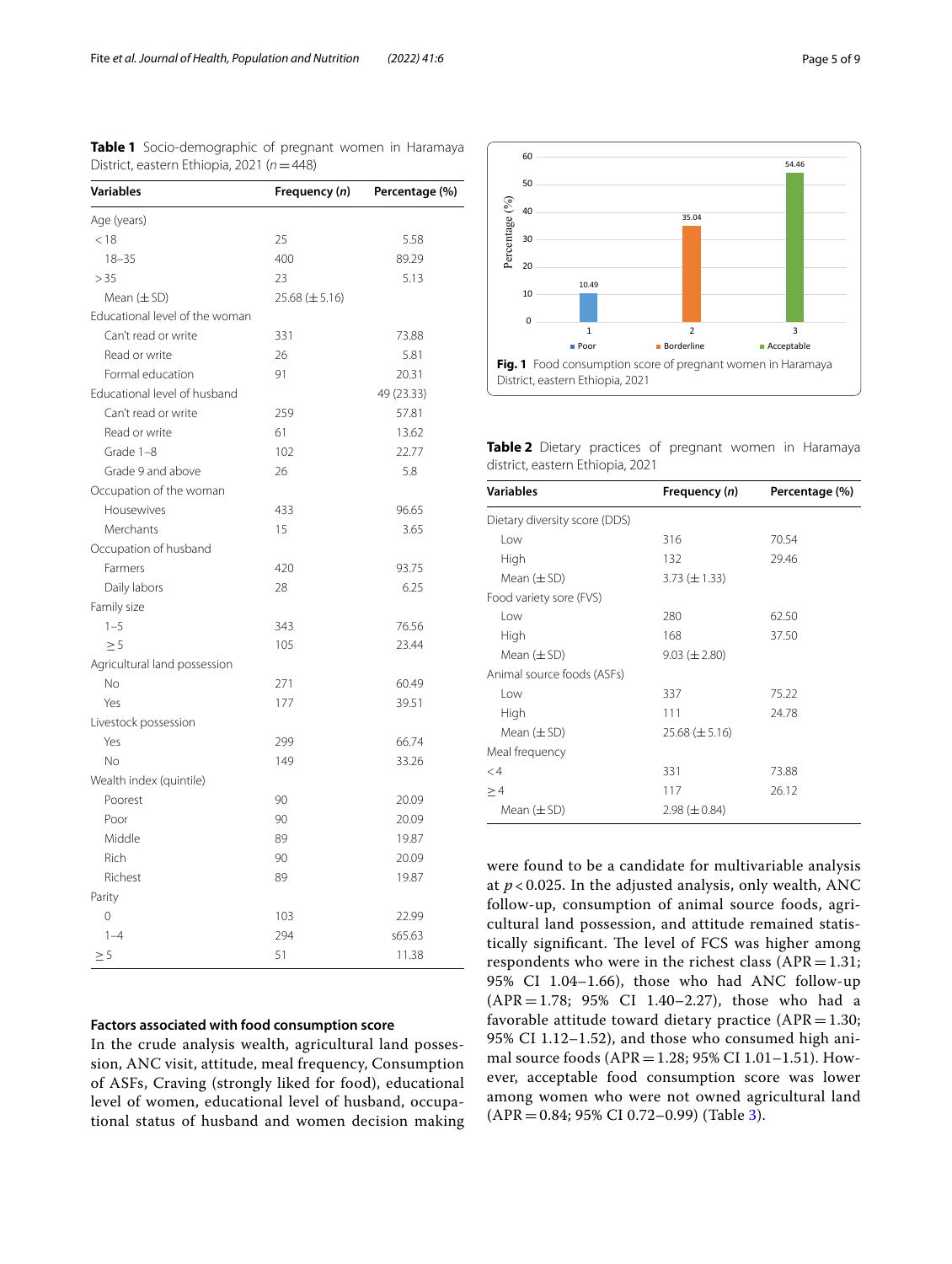| <b>Variables</b>                  | Food consumption score   |                           | <b>CPR (95%CI)</b>  | <b>APR (95%CI)</b>  | p value      |
|-----------------------------------|--------------------------|---------------------------|---------------------|---------------------|--------------|
|                                   | Acceptable ( $n = 244$ ) | Unacceptable<br>$(n=204)$ |                     |                     |              |
| Wealth index (quantile)           |                          |                           |                     |                     |              |
| Poorest                           | 48 (19.67)               | 42 (20.59)                |                     |                     |              |
| Poor                              | 50 (20.49)               | 40 (19.61)                | 10.4 (0.79, 1.36)   | 1.78 (.91, 1.52)    | $0.021$ *    |
| Middle                            | 42 (17.21)               | 47 (23.04)                | 0.88(0.66, 1.12)    | 1.05 (0.77, 1.42)   |              |
| Rich                              | 40 (16.39)               | 50 (24.51)                | 0.83(0.62, 1.13)    | $1.01$ (0.77, 1.35) |              |
| Richest                           | 64 (26.23)               | 25 (12.25)                | 1.35 (1.07, 1.70)   | 1.31 (1.04, 1.66)   |              |
| Agricultural land possession      |                          |                           |                     |                     |              |
| Yes                               | 107 (43.85)              | 70 (34.31)                |                     |                     |              |
| <b>No</b>                         | 137 (56.15)              | 134 (65.69)               | 0.83 (0.70, 098)    | 0.84(0.72, 0.99)    | $0.046*$     |
| ANC visit                         |                          |                           |                     |                     |              |
| No                                | 53 (21.72)               | 111 (54.41)               |                     |                     |              |
| Yes                               | 191 (78.28)              | 93 (45.59)                | 2.08 (1.64, 2.64)   | 1.78 (1.40, 2.27)   | $< 0.001$ ** |
| Attitude                          |                          |                           |                     |                     |              |
| Unfavorable                       | 135 (55.33)              | 167 (81.86)               |                     |                     |              |
| Favorable                         | 109 (44.67)              | 37 (18.14)                | 1.67 (1.43, 1.95)   | 1.30(1.12, 1.52)    | $< 0.001$ ** |
| Meal frequency                    |                          |                           |                     |                     |              |
| $<$ 4                             | 156 (63.93)              | 175 (85.78)               |                     |                     |              |
| >4                                | 88 (36.07)               | 29 (14.22)                | 1.60 (1.36, 1.86)   | 1.16 (0.94, 1.43)   | 0.158        |
| Consumption of ASFs               |                          |                           |                     |                     |              |
| Low                               | 162 (66.39)              | 175 (85.78)               |                     | $\mathbf{1}$        |              |
| High                              | 82 (33.61)               | 29 (14.22)                | 1.54 (1.31, 1.79)   | 1.22(1.011.51)      | $0.049*$     |
| Craving (strongly liked for food) |                          |                           |                     |                     |              |
| No                                | 114 (54.55)              | 126 (72.41)               |                     |                     |              |
| Yes                               | 95 (45.45)               | 48 (27.59)                | $0.72$ (0.60, 0.85) | 0.82(0.67, 0.95)    | 0.231        |

<span id="page-5-0"></span>**Table 3** Factors associated with food consumption score among pregnant women in Haramaya District, eastern Ethiopia, 2021  $(n=448)$ 

*CPR* crude prevalence ration, *APR* adjusted prevalence ratio

\*\*Statistically signifcant at *p* value<0.001; \*Statistically signifcant at *p* value<0.05

#### **Discussion**

The purpose of this study was to assess the level of food consumption score and its determinants among pregnant women in Haramaya District, eastern Ethiopia. We found that only slightly more than half (54.7%) pregnant women had acceptable FCS. Factors include Wealth, ANC follow-up, consumption of animal source foods, agricultural land possession, and attitude were positively associated with acceptable food consumption score.

Our fnding is lower than studies conducted in diferent parts of Ethiopia [\[21,](#page-7-20) [32](#page-7-28)], Mali [[33](#page-7-29)] and study of World Food Program [\[22\]](#page-7-21). Our fnding is, however, higher than fndings from studies conducted in Niger, Somalia, Burundi, Uganda and Sudan  $[34-37]$  $[34-37]$  $[34-37]$ . This might be due to poor food availability, utilization of diet, inappropriate dietary practice and less common intake of animal source foods in our study area. Additionally, geographical variation and methodological diference, socio-economic, cultural settings and seasonal diferences might contribute to this diference. We found that antenatal care, attitude toward dietary practice, consumption of animal source foods, wealth status, and restriction of intake of some foods were factors associated with acceptable FCS. In agreement to our result, diferent epidemiological studies reported that attitude is the signifcant factor associated with level of FCS in pregnancy [[38](#page-7-32)[–40](#page-8-0)].

In the current study, food consumption score was observed greater among pregnant women who consumed ASFs. In Ethiopia, the government is developing an accelerated stunting reduction strategy which is principally centering on food-based approaches. Information displays that animal ownership has possibility for economic benefts and share to ASF intake in poor communities [ $28$ ]. There is a demand for innovative ways of improve both local manufacture and enhanced intake of ASF by pregnant women at the household level. A fnding from the highlands of the country displayed that collaborated approach for the scale up of local dairy goats and cows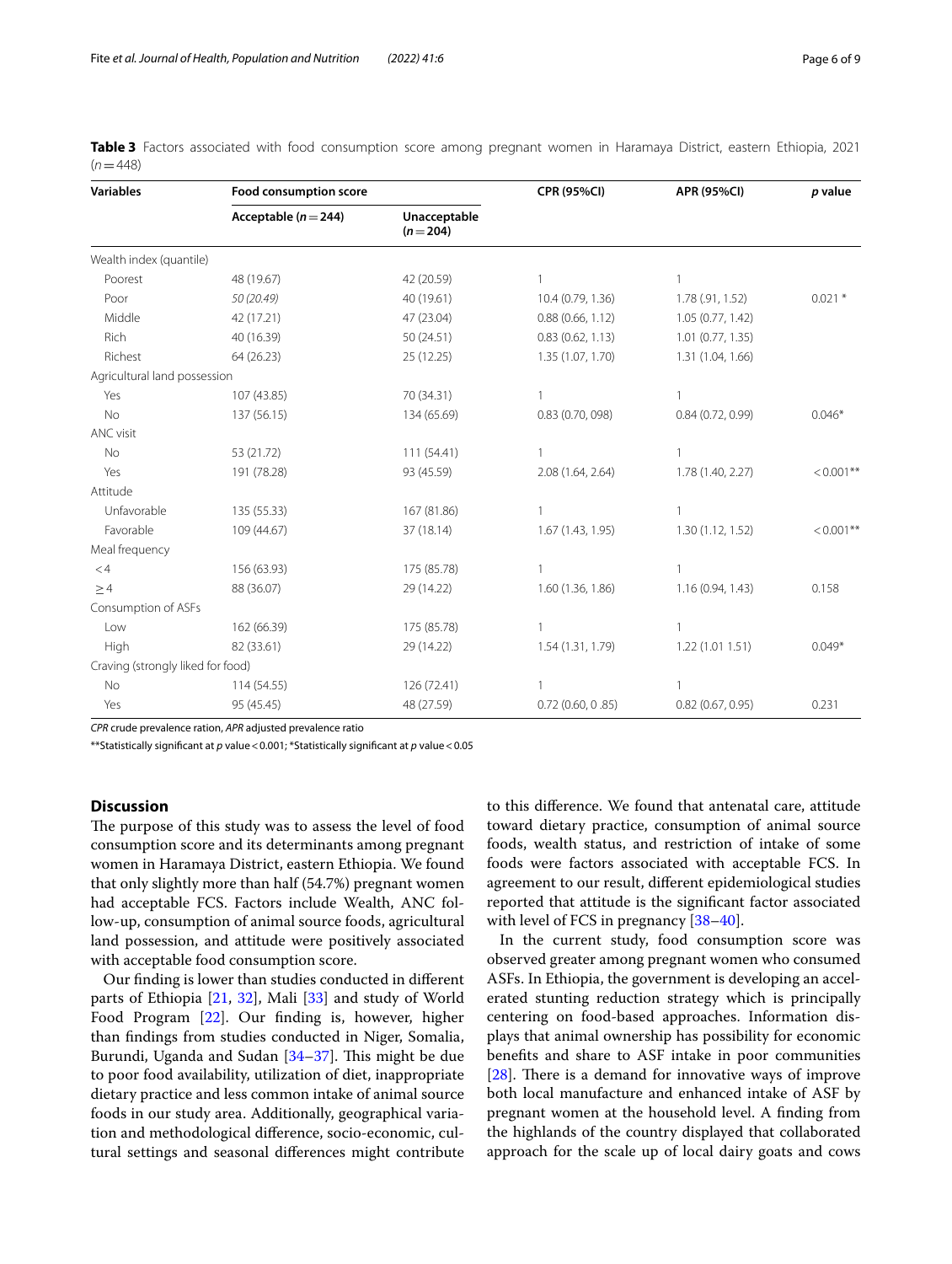managed by women with an aggregation of improved administration method, genetic improvements' guide to good access of households to ASFs [\[41](#page-8-1)].

Finding ways to better food security of small farmer holders and no farm land is critical development goals in numerous developing countries [\[42\]](#page-8-2), as they are responsible for much of farm production and are also the most food insecure and poorest population and hence targets of endeavor to last hunger and relieve poverty. In the present study, food consumption score was observed greater among pregnant women who had land farming. In present study, who owned agricultural land in line with study conducted in Nigeria [[43\]](#page-8-3), Malawi [\[4](#page-7-3)] and Central America [\[45](#page-8-4)]. Our fndings highlight the imperative requirement for policies and programs to support farmers who had no farm land to improve their overall food security and maximize shier food consumption score. Such policies must focus on intensifying household education levels, securing land tenure, encourage women, promoting generational knowledge conversation, and supplying emergency food assistance. Not unexpectedly, household economic status was positively signifcantly associated with food consumption score of pregnant women. A similar association was previously reported in Illu Aba Bor Zone, Southwest Ethiopia [\[46](#page-8-5)].

Antenatal care service gives an essential chance for discourse between a pregnant women and a health care workers about health behavior during pregnancy and about realizing complications that may come up during pregnancy [\[47](#page-8-6)]. Disregard important improvements in the coverage of ANC over the last two decades, about 40 of women worldwide still do not get the suggested four regular ANC visits  $[48]$  $[48]$ , which could be due to interaction between possible factors such as rural residence low maternal education, and poverty across the region of sub-Saharan Africa [\[49](#page-8-8)]. Numerous women do not begin ANC early enough to exploit all chance for ANC, perhaps due to lack of knowing or content or misconceptions of the intention and worth of ANC, the proper period of time to get ANC, expedited approval of pregnancy, and/ or absence of assistance from partner [\[50](#page-8-9)].

The strength of our study was the use validated food frequency questionnaire for assessing dietary practice. Food items were established based on wide-ranging consultation with key informants who are from the study area and who knew the culture and local language on the types and food groups usually consumed. Our study also has some limitations that should be taken into consideration. First, the cross-sectional nature of the data limits causal inference between FCS and their correspondences, and due to sample collection being from a single season, this limits the generalizability of the results to other reasons. Second, since there is individual diference of dietary consumption over the period of seven days. Third, women who reported consumption of more than one food items in the seven days were also tagged with those who consumed only once. Finally, FCS is a good indicator of a household's food security; however, it does not help with understanding the quality of diets consumed by a specifc group of household members, such as children 6–59 months of age.

#### **Conclusion**

The study showed that the level of acceptable FCS of pregnant women in the Haramaya district is sub-optimal. ANC follow-up, attitude toward dietary practice, wealth, and consumption of animal source foods were factors independently associated with having acceptable FCS. Nutritional counseling in pregnancy should address the importance of food diversity and consumption of animal source foods to improve nutrition in pregnancy. Production and increased intake of animal source foods, like the egg, by pregnant women at the household level are essential to achieve acceptable FCS. Our fndings highlight the imperative requirement for policies and programs to support farmers who had no farmland to improve their overall food security and maximize their food consumption score. Assessing perinatal outcomes associated with food consumption score is essential for unraveling the spectrum of nutrition in pregnancy and beyond.

There is a need to examine effect of FCS improving perinatal outcomes.

#### **Abbreviations**

ANC: Antenatal care; ASF: Animal source food; DDS: Dietary diversity score; EDHS: Ethiopian Demographic and Health Survey; FCS: Food consumption score; FVS: Food variety score; HDS-HRC: Health Demographic Surveillance and Health Research Center; PCA: Principal component analysis; WHO: World Health Organization.

#### **Acknowledgements**

We would like to express our sincere appreciation to Haramaya University for funding this study. Special thanks go to the Haramaya district health office staff for their enormous support during the data collection period. Finally, we like to thank all the women who participated in the study, the data collectors and supervisors.

#### **Authors' contributions**

All authors were involved in the conception, design of the study, and statistical analysis and result interpretation. MBF drafted the manuscript which was reviewed for intellectual content by KTR, LO, AKT and TAY. All authors read and approved the fnal version for submission and agreed to be accountable for all aspects of the article. All authors read and approved the fnal manuscript.

#### **Funding**

This study was funded by Haramaya University as part of a doctoral study by MBF. The funder has no role in the conception, design of the study, statistical analysis, result interpretation, manuscript writing, or the decision for publication.

#### **Availability of data and materials**

All data are available within the manuscript. Additional data can be obtained from the corresponding author on a reasonable request.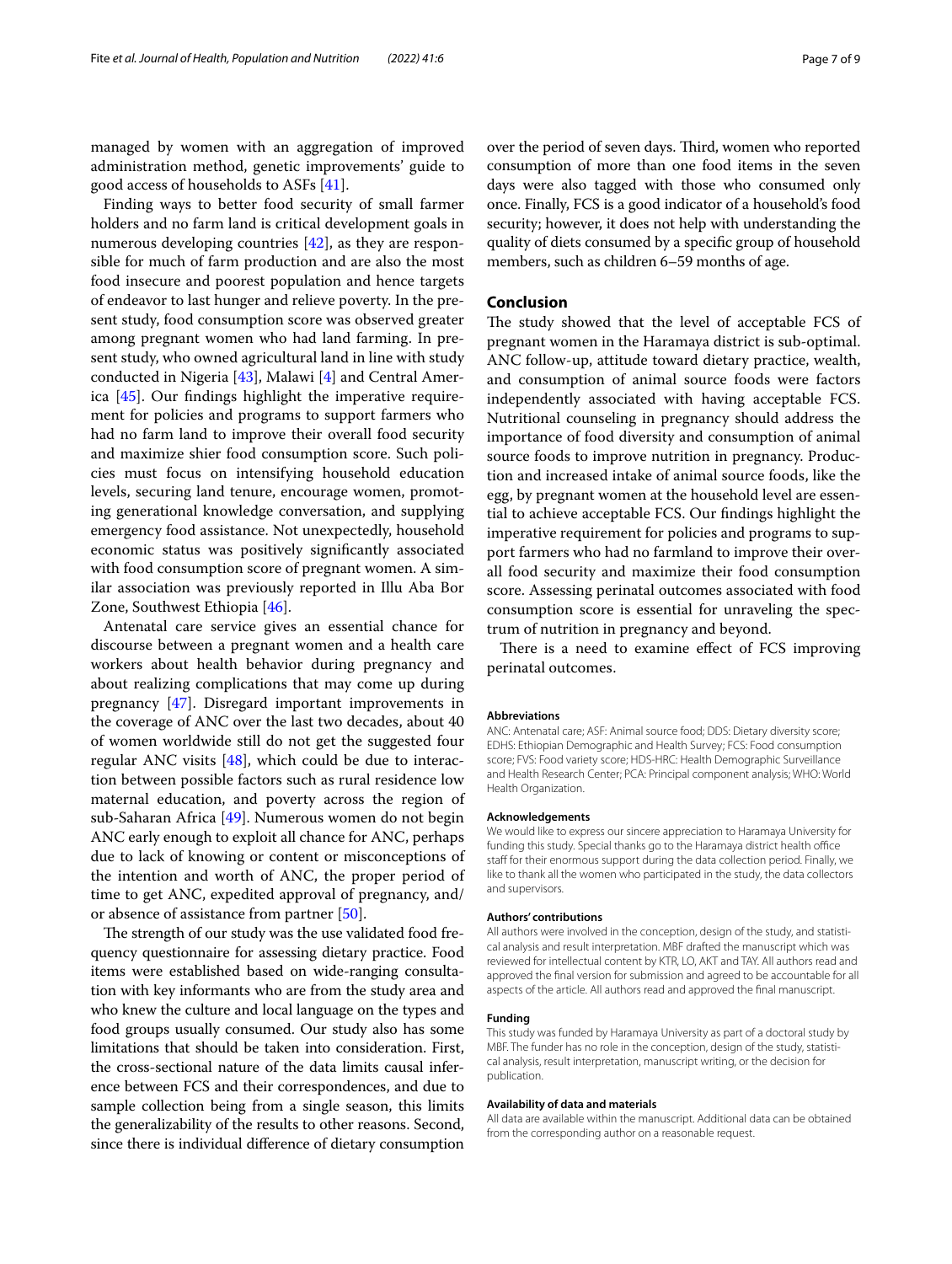#### **Declarations**

#### **Ethical approval and consent to participate**

All methods of this study were carried out in accordance with the Declaration of Helsinki—Ethical principle for medical research involving human subjects. Ethical approval letter was obtained from Haramaya University Institutional Research Ethics and Review Committee (IRERC) with a reference number of (IHRERC/266/2020) before the commencement of data collection. Written informed consent to participate was obtained from participants and legally authorized representatives "of minors below 16 years of age and illiterates," and their privacy and confdentiality were maintained. All personal identifers were excluded, and data were kept confdential and used for the proposed study only.

#### **Consent for publication**

Not applicable.

#### **Competing interests**

The authors declare no competing interests.

#### **Author details**

<sup>1</sup> Department of Public Health, Institute of Health Sciences, Wollega University, Nekemte, Ethiopia. <sup>2</sup> School of Nursing and Midwifery, College of Health and Medical Sciences, Haramaya University, Harar, Ethiopia. <sup>3</sup>Department of Obstetrics and Gynaecology, University Medical Centre Groningen, University of Groningen, Groningen, The Netherlands. <sup>4</sup>School of Public Health, College of Health and Medical Sciences, Haramaya University, Harar, Ethiopia.

# Received: 2 October 2021 Accepted: 10 February 2022

#### **References**

- <span id="page-7-0"></span>Mekonnen DA, Trijsburg L, Achterbosch T, Brouwer ID, Kennedy G, Linderhof V, et al. Food consumption patterns, nutrient adequacy, and the food systems in Nigeria. Agric Food Econ. 2021;9(1):1–21.
- <span id="page-7-1"></span>2. WFP V. A. M. Food consumption analysis: calculation and use of the food consumption score in food security analysis. Rome: WFP; 2006.
- <span id="page-7-2"></span>3. Tieu J, Shepherd E, Middleton P, Crowther CA. Dietary advice interventions in pregnancy for preventing gestational diabetes mellitus. Cochrane Database Syst Rev. 2017;1:66.
- <span id="page-7-3"></span>4. Trandafr LM, Temneanu OR. Pre and post-natal risk and determination of factors for child obesity. J Med Life. 2016;9(4):386.
- <span id="page-7-4"></span>5. Puszko B, Sánchez S, Vilas N, Pérez M, Barretto L, López L. El impacto de la educación alimentaria nutricional en el embarazo: una revisión de las experiencias de intervención. Revista chilena de nutrición. 2017;44(1):79–88.
- <span id="page-7-5"></span>6. Lowensohn RI, Stadler DD, Naze C. Current concepts of maternal nutrition. Obstet Gynecol Surv. 2016;71(7):413.
- <span id="page-7-6"></span>7. Central Statistical Agency (CSA) [Ethiopia] and ICF. Ethiopia Demographic and Health Survey 2016. Addis Ababa, Ethiopia, and Rockville, Maryland, USA: CSA and ICF; 2016.
- <span id="page-7-7"></span>8. Mohiddin L, Phelps L, Walters T. Urban malnutrition: a review of food security and nutrition among the urban poor. Nutr Works. 2012;8:66.
- <span id="page-7-8"></span>9. Smith MD, Rabbitt MP, Coleman-Jensen A. Who are the world's food insecure? New evidence from the Food and Agriculture Organization's food insecurity experience scale. World Dev. 2017;93:402–12.
- <span id="page-7-9"></span>10. Food and Agricultural Organization. The state of food insecurity in the world 2014. Strengthening the enabling environment for food security and nutrition. Food and Agriculture Organization; 2014.
- <span id="page-7-10"></span>11. Marmot M. Social determinants of health inequalities. The Lancet. 2005;365:1099–104.
- <span id="page-7-11"></span>12. Kirkpatrick SI, Tarasuk V. Food insecurity is associated with nutrient inadequacies among Canadian adults and adolescents. J Nutr. 2008;138:604–6.
- <span id="page-7-12"></span>13. American Foundation for Surgery of the Hand. Undernourishment multiple indicators: time lag for verifable comparable information across countries 12 to 18 months; 2014.
- <span id="page-7-13"></span>14. Dufy P, Zizza C, Jacoby J, Tayie FA. Diet quality is low among female food pantry clients in Eastern Alabama. J Nutr Educ Behav. 2009;41:414–9.
- <span id="page-7-14"></span>15. Hailu S, Wubshet M, Woldie H, Tariku A. Iodine defciency and associated factors among school children: a cross-sectional study in Ethiopia. Arch Public Health. 2016;74:1–7.
- <span id="page-7-15"></span>16. Birara E, Mequanent M, Samuel T. Assessment of food security situation in Ethiopia. World J Dairy Food Sci. 2015;10(1):37–43.
- <span id="page-7-16"></span>17. Masekoameng M, Maliwichi LL. Determinants of food accessibility of the rural households in Sekhukhune District Limpopo Province, South Africa. J Hum Ecol. 2014;47(3):275–83.
- <span id="page-7-17"></span>18. Report WHO. Review meeting on infant and young child feeding. Motta, Ethiopia; 2017. p. 2018 (un published document).
- <span id="page-7-18"></span>19. Indsay K, Gibney E, Mcaulife F. Maternal nutrition among women from Sub-Saharan Africa, with a focus on Nigeria, and potential implications for pregnancy outcomes among immigrant populations in developed countries. J Hum Nutr Diet. 2012;25:534–5.
- <span id="page-7-19"></span>20. Haramya District Health Office. Annual report of Haramya district Health Office 2020. Haramya: Eastern Ethiopia; 2020.
- <span id="page-7-20"></span>21. Ambaw MB, Shitaye G, Taddele M, Aderaw Z. Level of food consumption score and associated factors among pregnant women at SHEGAW MOTTA hospital, Northwest Ethiopia. BMC Public Health. 2021;21:1–9.
- <span id="page-7-21"></span>22. WFP. Food consumption score vulnerability assessment and mapping; 2011.
- <span id="page-7-22"></span>23. Marshall TA, Stumbo PJ, Warren JJ, Xie X-J. Inadequate nutrient intakes are common and are associated with low diet variety in rural, community-dwelling elderly. J Nutr. 2001;131:2192–6.
- 24. Neumann C, Harris DM. Contribution of animal source foods in improving diet quality for children in the developing world; 1995.
- 25. Lindsay K, Gibney E, Mcaulife F. Maternal nutrition among women from Sub-Saharan Africa, with a focus on Nigeria, and potential implications for pregnancy outcomes among immigrant populations in developed countries. J Hum Nutr Diet. 2012;25:534–46.
- 26. Nana A, Zema T. Dietary practices and associated factors during pregnancy in Northwestern Ethiopia. BMC Pregnan Childb. 2018;18:183.
- <span id="page-7-23"></span>27. Kennedy G, Ballard T, Dop MC. Guidelines for measuring household and individual dietary diversity. Food and Agriculture Organization of the United Nation; 2011.
- <span id="page-7-24"></span>28. Allen LH. Interventions for micronutrient defciency control in developing countries: past, present and future. J Nutr. 2003;133:3875S-3878S.
- <span id="page-7-25"></span>29. Belachew T, Lindstrom D, Gebremariam A, Hogan D, Lachat C, Huybregts L, et al. Food insecurity, food based coping strategies and suboptimal dietary practices of adolescents in Jimma zone Southwest Ethiopia. PLoS ONE. 2013;8:e57643.
- <span id="page-7-26"></span>30. Demilew YM, Alene GD, Belachew T. Dietary practices and associated factors among pregnant women in West Gojjam Zone, Northwest Ethiopia. BMC Pregnan Childb. 2020;20:18.
- <span id="page-7-27"></span>31. Gebreyesus SH, Lunde T, Mariam DH, Woldehanna T, Lindtjørn B. Is the adapted Household Food Insecurity Access Scale (HFIAS) developed internationally to measure food insecurity valid in urban and rural households of Ethiopia? BMC Nutr. 2015;5:1.
- <span id="page-7-28"></span>32. Workicho A, Belachew T, Feyissa GT, Wondafrash B, Lachat C, Verstraeten R, et al. Household dietary diversity and Animal Source Food consumption in Ethiopia: evidence from the 2011 Welfare Monitoring Survey. BMC Public Health. 2011;16:1–11.
- <span id="page-7-29"></span>33. Torheim LE, Barikmo I, Parr CL, Hatløy A, Ouattara F, Oshaug A. Validation of food variety as an indicator of diet quality assessed with a food frequency questionnaire for Western Mali. Eur J Clin Nutr. 2003;57:1283–91.
- <span id="page-7-30"></span>34. United Nation World Food Program, 2015. Rome, Italy.
- 35. Daba G, Beyene F, Fekadu H, Garoma W. Assessment of knowledge of pregnant mothers on maternal nutrition and associated factors in Guto Gida Woreda, East Wollega Zone, Ethiopia. J Nutr Food Sci. 2013;3:1.
- 36. Cuco G, Fernandez-Ballart J, Sala J, Viladrich C, Iranzo R, Vila J, et al. Dietary patterns and associated lifestyles in preconception, pregnancy and postpartum. Eur J Clin Nutr. 2006;60:364–71.
- <span id="page-7-31"></span>37. Yadegari L, Dolatian M, Mahmoodi Z, Shahsavari S, Sharif N. The relationship between socioeconomic factors and food security in pregnant women. Shiraz E-Med J. 2017;18:66.
- <span id="page-7-32"></span>38. Geurts M, Van Bakel A, Van Rossum C, De Boer E, Ocké M. Food consumption in the Netherlands and its determinants: background report to'What is on our plate? Safe, healthy and sustainable diets in the Netherlands; 2017.